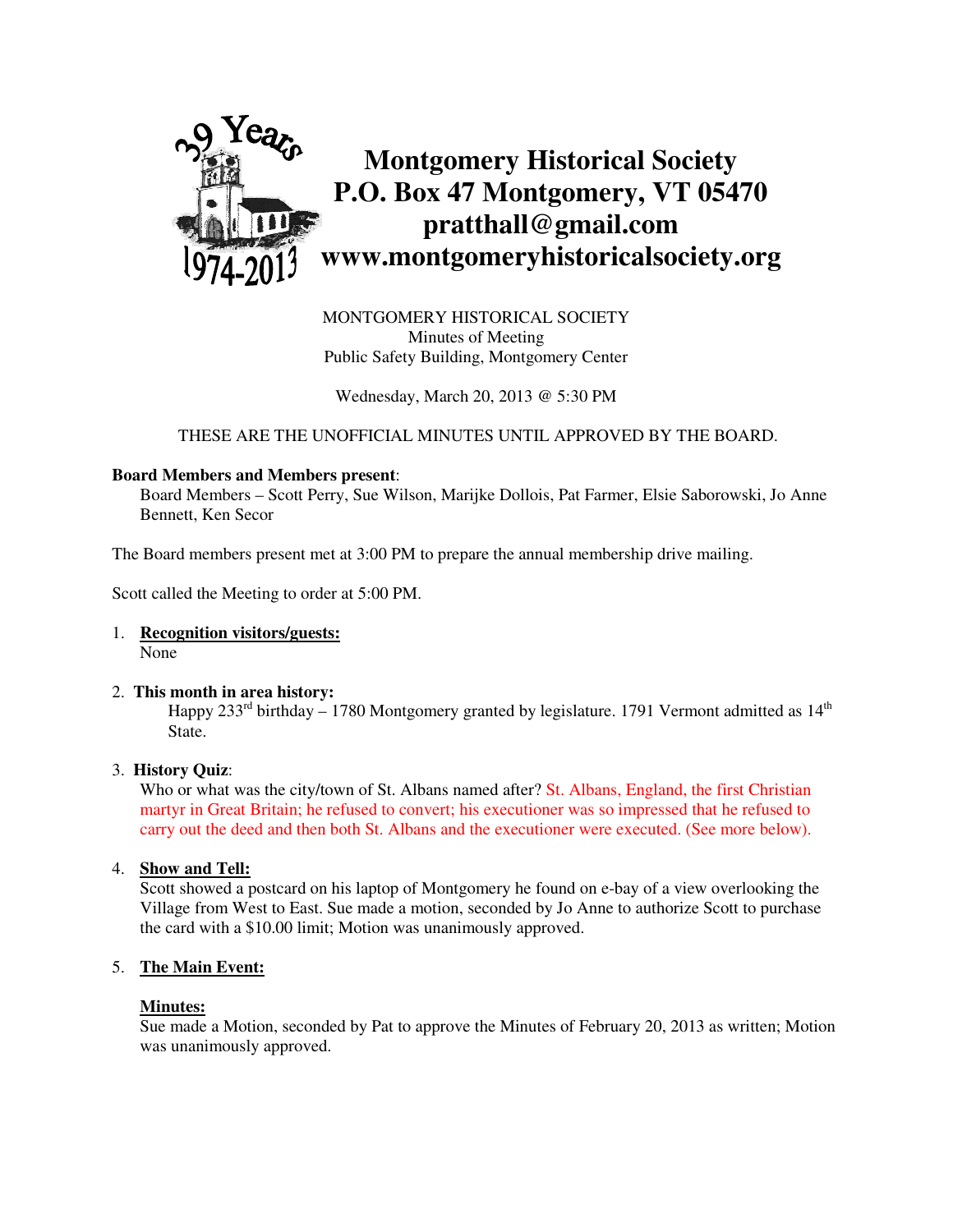#### **Treasurer's Report:**

| $T$ reasurer's Report – 02/20/13:        |  |
|------------------------------------------|--|
|                                          |  |
|                                          |  |
| Savings Account – West Wall \$ 18,855.37 |  |

76 Affinity members

The Lalia Pratt Scholarship CD and Michael Domina Savings Account were added to the West Wall S/A as per previous minutes.

Marijke made a Motion, seconded by Jo Anne to accept the Treasurer's report as written; Motion was unanimously approved.

Scott presented a check in the amount of \$5,000.00 received from the heirs of the Denise Stepanek Estate. Denise and her husband George became members of the MHS in 1977 and were faithful supporters. Scott read a letter he will send to the five heirs thanking them for their generous donation.

Ken made a Motion, seconded by Elsie to deposit the funds in the Stained Glass Windows CD and add Estate of Denise Stepanek the plaque listing donors; Motion was unanimously approved.

#### **Membership:**

No activity.

#### **Old business:**

- A. Town History Book update no report from Queen City Printers.
- B. Regional Expo Plans Aug.  $10^{th}$ , Enosburg Opera House Parma has suggested preparing a display on some of the clothing that is currently in storage.
- C. Memorial Day Observance May  $27<sup>th</sup>$  at 10:00 AM at St. Isidore's Cemetery. Scott asked Sue to emcee in his absence and be his contact with the American Legion.
- X. Radar scope:
	- 1) Teaching American History Grant no report
	- 2) Domina print fundraiser update no report
	- 3) Old maps project…..making progress no report
	- 4) Grant writing Western Wall no report
	- 5) Ave Leslie Presentation Sue suggested to ask him to be the speaker at the Annual Meeting in June. Scott will contact him.
	- 6) Beers Atlas and large County Map acquisition no report
	- 7) Refurbished sign no report
	- 8) Heaton House painting and shed demolition Scott will contact Ezra Worthington
	- 9) Plan for Capital Campaign/Possible Investment no report
	- 10) Stanton Memorial Gift…Cash/Granite Bench no report

### 6. **New business:**

- A. Any special 40<sup>th</sup> Anniversary celebration next year?
- B. Stepanek gift see Treasurer's Report above.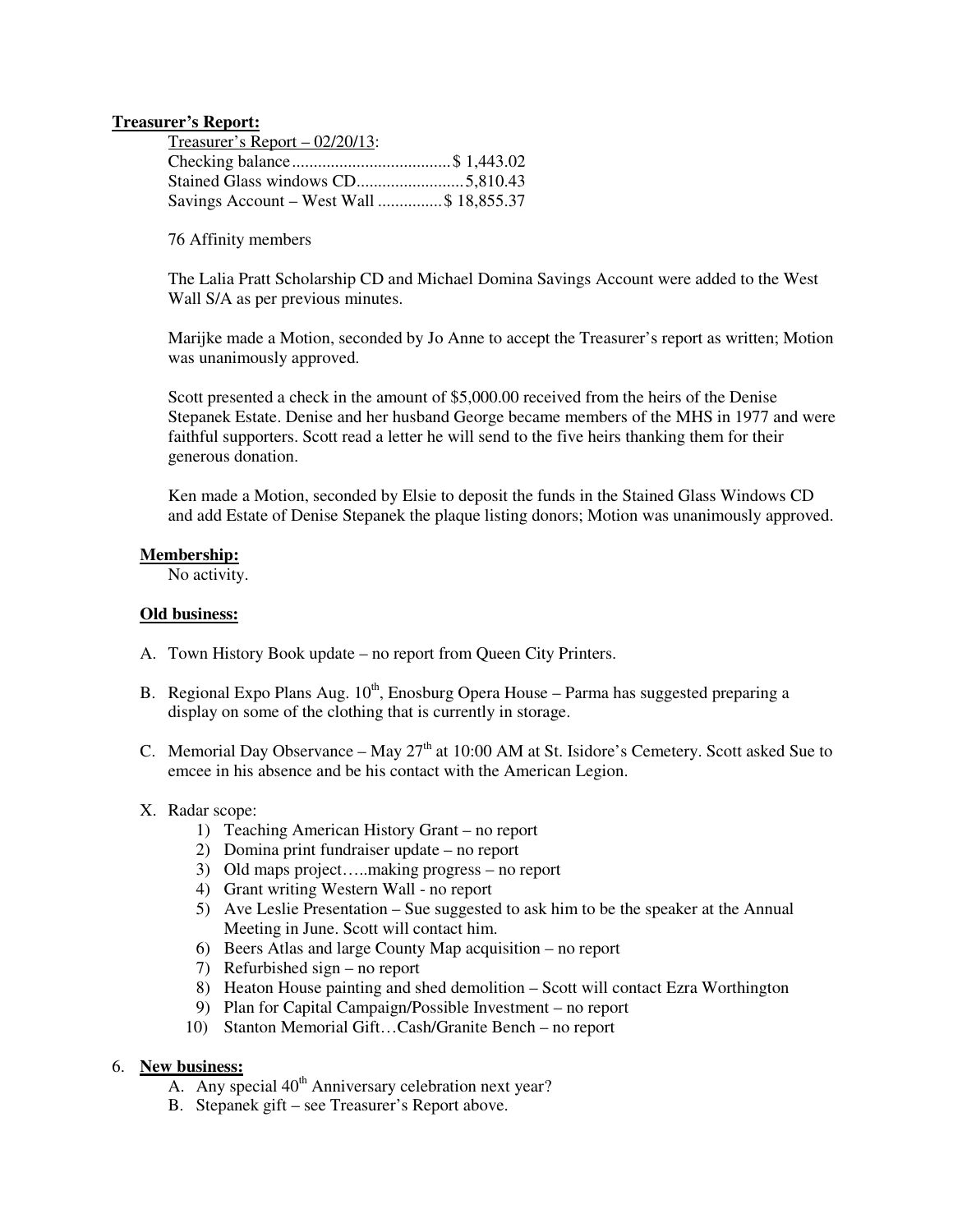## 7. **Adjourn:**

Ken made a Motion, seconded by Pat to adjourn at 5:32 P.M. Said Motion passed unanimously.

Respectfully submitted, Marijke M. Dollois

According to Bede's Ecclesiastical History of the English People, I, vii, and xviii, Alban was a pagan living at Verulamium (now St Albans), who converted to Christianity, and was beheaded on a hill above the Roman settlement of Verulamium. St Albans Abbey was later founded near this site.

The date of Alban's execution has never been firmly established. The Anglo-Saxon Chronicles lists the year 283. According to the Venerable Bede: "when the cruel Emperors first published their edicts against the Christians", in other words, sometime after the publication of the edicts by Eastern Roman Emperor Diocletian in 303 and before the proclamation of the toleration Edict of Milan by co-ruling Roman Emperors Constantine I and Licinius in 313.

Bede tells several legends associated with the story of Alban's execution. On his way to the execution, Alban had to cross a river, and he made the waters part and crossed over on dry land. The executioner was so impressed with Alban's faith that he also converted to Christianity on the spot, and refused to kill him. Another executioner was quickly found (whose eyes dropped out of his head when he did the deed). The first executioner was killed after Alban, thereby becoming the second British Christian martyr.

Source: Wikipedia retrieved 031613